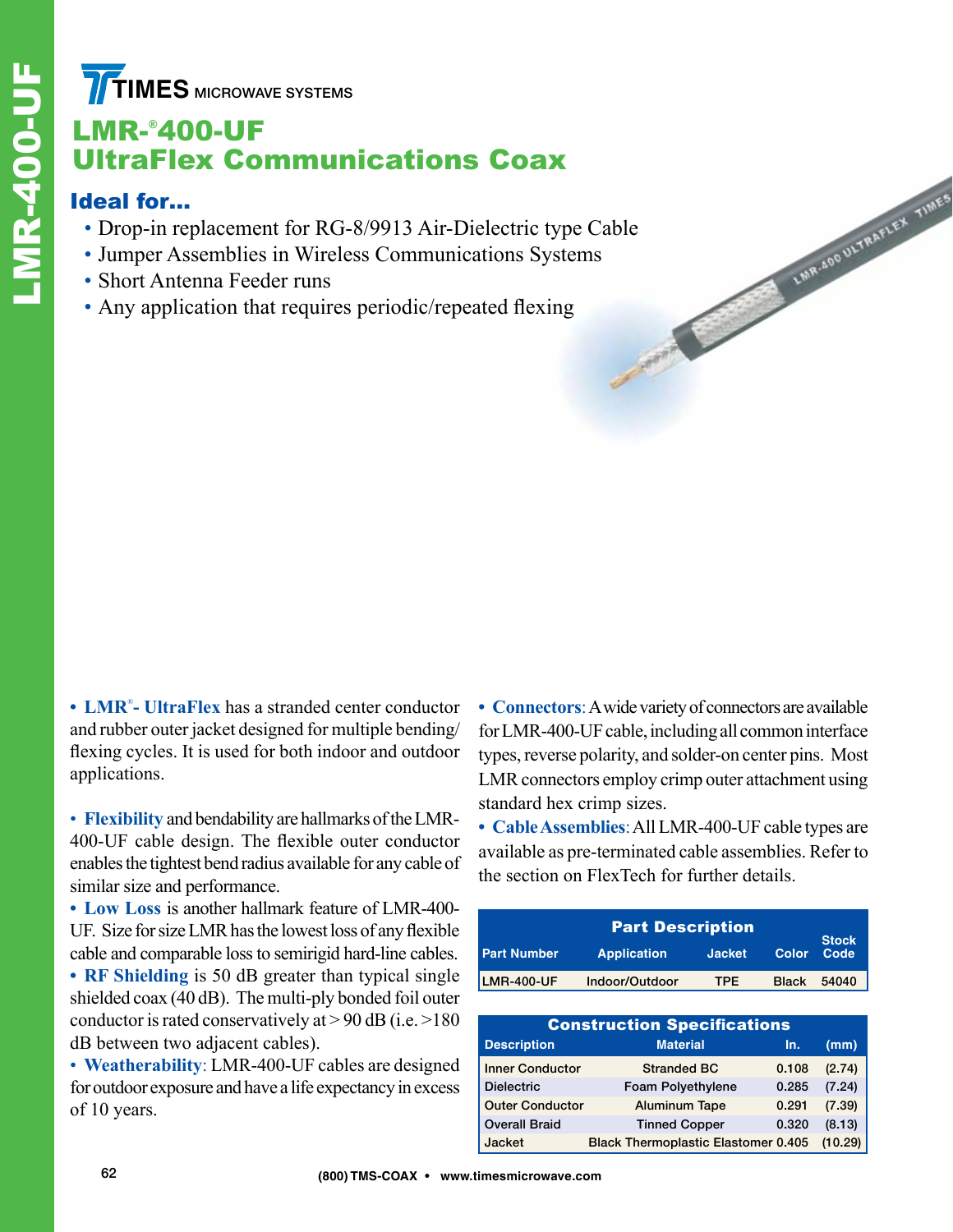| <b>Mechanical Specifications</b> |                |           |          |  |  |  |
|----------------------------------|----------------|-----------|----------|--|--|--|
| <b>Performance Property</b>      | <b>Units</b>   | <b>US</b> | (metric) |  |  |  |
| <b>Bend Radius: installation</b> | $in.$ (mm)     | 1.0       | (25.4)   |  |  |  |
| <b>Bend Radius: repeated</b>     | in. $(mm)$     | 4.0       | (101.6)  |  |  |  |
| <b>Bending Moment</b>            | $ft-lb(N-m)$   | 0.375     | (0.51)   |  |  |  |
| Weight                           | $lb/ft$ (kg/m) | .088      | (0.131)  |  |  |  |
| <b>Tensile Strength</b>          | $Ib$ (kg)      | 160       | (72.6)   |  |  |  |
| <b>Flat Plate Crush</b>          | lb/in. (kg/mm) | 20        | (0.36)   |  |  |  |

**MICROWAVE** 

| <b>Environmental Specifications</b>   |            |           |  |  |  |
|---------------------------------------|------------|-----------|--|--|--|
| <b>Performance Property</b>           | ۰E         | °C.       |  |  |  |
| <b>Installation Temperature Range</b> | $-40/+185$ | $-40/+85$ |  |  |  |
| Storage Temperature Range             | $-94/+185$ | $-70/+85$ |  |  |  |
| <b>Operating Temperature Range</b>    | $-40/+185$ | $-40/+85$ |  |  |  |

| <b>Electrical Specifications</b> |                   |       |          |  |  |  |  |
|----------------------------------|-------------------|-------|----------|--|--|--|--|
| <b>Performance Property</b>      | <b>Units</b>      | US    | (metric) |  |  |  |  |
| <b>Velocity of Propagation</b>   | $\%$              | 85    |          |  |  |  |  |
| <b>Dielectric Constant</b>       | ΝA.               | 1.38  |          |  |  |  |  |
| <b>Time Delay</b>                | nS/ft (nS/m)      | 1.20  | (3.92)   |  |  |  |  |
| Impedance                        | ohms              | 50    |          |  |  |  |  |
| Capacitance                      | pF/ft (pF/m)      | 23.9  | (78.40)  |  |  |  |  |
| Inductance                       | uH/ft (uH/m)      | 0.060 | (0.21)   |  |  |  |  |
| <b>Shielding Effectiveness</b>   | dB                | >90   |          |  |  |  |  |
| <b>DC Resistance</b>             |                   |       |          |  |  |  |  |
| <b>Inner Conductor</b>           | ohms/1000ft (/km) | 1.07  | (3.51)   |  |  |  |  |
| <b>Outer Conductor</b>           | ohms/1000ft (/km) | 1.65  | (5.4)    |  |  |  |  |
| <b>Voltage Withstand</b>         | <b>Volts DC</b>   | 2500  |          |  |  |  |  |
| <b>Jacket Spark</b>              | <b>Volts RMS</b>  | 8000  |          |  |  |  |  |
| Peak Power                       | kW                | 16    |          |  |  |  |  |



Calculate Attenuation = (0.146748) ● NFMHz + (0.000312) ● FMHz (interactive calculator available at http://www.timesmicrowave.com/cable\_calculators)<br>Attenuation: VSWR=1.0; Ambient = +25°C (77°F) Power: VSWR=1.0; Ambient = Sea Level; dry air; atmospheric pressure; no solar loading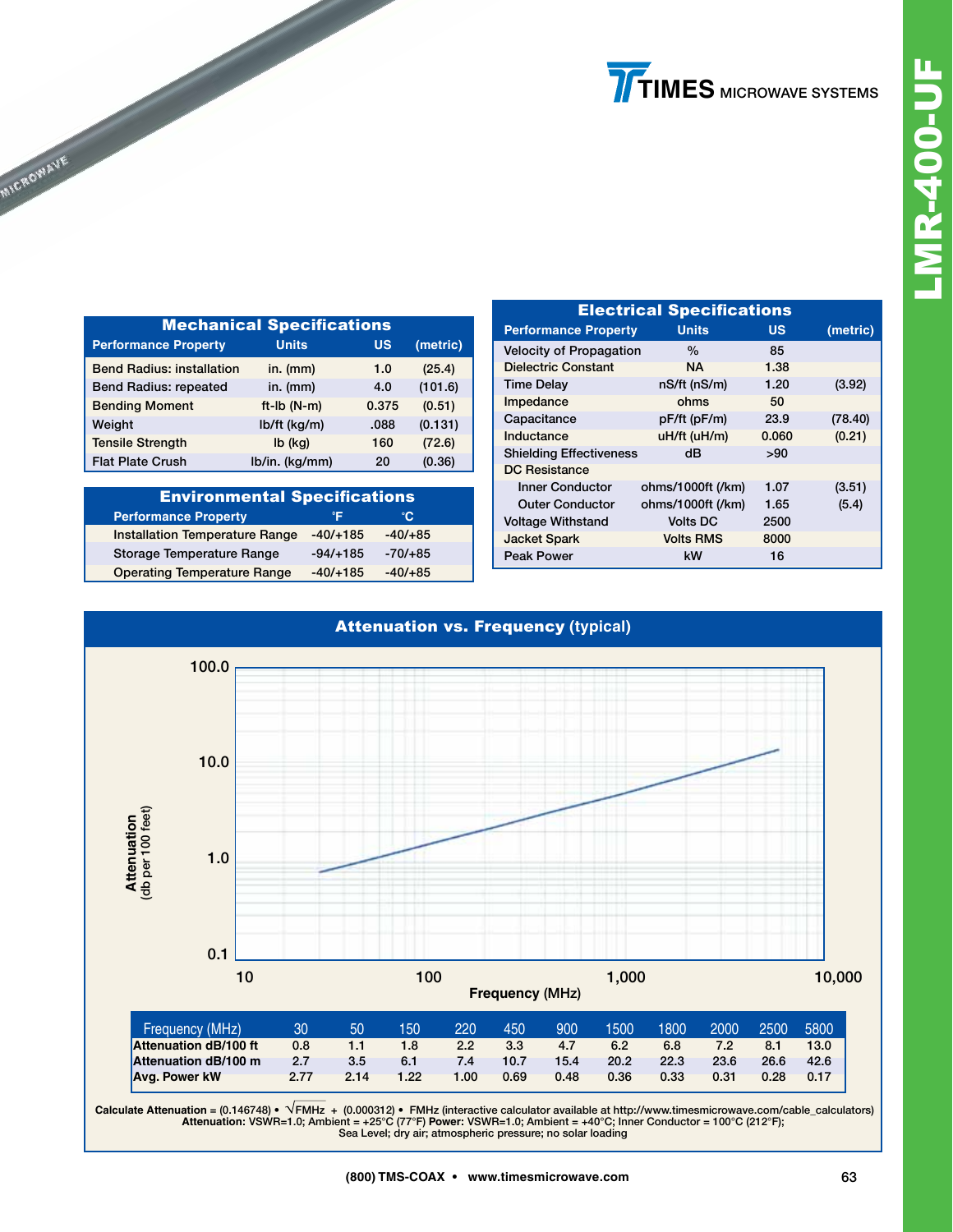**TIMES** MICROWAVE SYSTEMS

# LMR® -400-UF UltraFlex Communications Coax



### **Connectors**

| Interface       | <b>Description</b>   | Part<br><b>Number</b> | <b>Stock</b><br>Code | Freq. (GHz) |       | <b>VSWR** Coupling</b><br><b>Nut</b> | <b>Inner</b><br><b>Contact</b><br><b>Attach</b> | Outer<br><b>Contact Body</b><br>Attach | Finish*<br>/Pin | -in | Lenath<br>(mm) | in.  | <b>Width</b><br>(mm) | Weight<br>lb | (g)     |
|-----------------|----------------------|-----------------------|----------------------|-------------|-------|--------------------------------------|-------------------------------------------------|----------------------------------------|-----------------|-----|----------------|------|----------------------|--------------|---------|
|                 |                      |                       |                      |             |       |                                      |                                                 |                                        |                 |     |                |      |                      |              |         |
| 7-16 DIN Female | Straight Jack        | TC-400-716-FC         | 3190-376             | < 1.25:1    | (2.5) | <b>NA</b>                            | Solder                                          | Clamp                                  | S/S             | 1.6 | (41)           | 1.13 | (28.7)               | 0.281        | (127.5) |
| 7-16 DIN Male   | Straight Plug        | TC-400-716-MC         | 3190-279             | < 1.25:1    | (2.5) | Hex                                  | Solder                                          | Clamp                                  | S/S             | 1.4 | (36)           | 1.40 | (35.6)               | 0.268        | (121.6) |
| <b>BNC Male</b> | Straight Plug        | <b>TC-400-BM</b>      | 3190-318             | < 1.25:1    | (2.5) | Knurl                                | Solder                                          | Crimp                                  | N/S             | 1.7 | (43)           | 0.56 | (14.2)               | 0.063        | (28.6)  |
| <b>Mini-UHF</b> | <b>Straight Plug</b> | TC-400-MUHF           | 3190-520             | < 1.25:1    | (2.5) | Knurl                                | Solder                                          | Crimp                                  | N/G             | 1.1 | (28)           | 0.50 | (12.7)               | 0.020        | (9.1)   |
| N Female        | Straight Jack        | <b>TC-400-NFC</b>     | 3190-299             | < 1.25:1    | (2.5) | <b>NA</b>                            | Solder                                          | Clamp                                  | N/S             | 1.6 | (41)           | 0.75 | (19.1)               | 0.119        | (54.0)  |
| N Male          | <b>Straight Plug</b> | <b>SC-400-NM</b>      | 3190-1454            | < 1.25:1    | (2.5) | Knurl                                | Solder                                          | Crimp                                  | N/G             | 1.5 | (38)           | 0.75 | (19.1)               | 0.090        | (40.8)  |
|                 | <b>Straight Plug</b> | <b>TC-400-NM</b>      | 3190-188             | < 1.25:1    | (2.5) | Knurl                                | Solder                                          | Crimp                                  | N/G             | 1.5 | (38)           | 0.75 | (19.1)               | 0.090        | (40.8)  |
|                 | <b>Straight Plug</b> | <b>TC-400-NMC</b>     | 3190-277             | < 1.25:1    | (2.5) | Knurl                                | Solder                                          | Clamp                                  | N/G             | 1.5 | (38)           | 0.75 | (19.1)               | 0.121        | (54.9)  |
|                 | <b>Straight Plug</b> | <b>TC-400-NMH-D</b>   | 3190-552             | < 1.25:1    | (10)  | Hex/Knurl                            | Solder                                          | Crimp                                  | A/G             | 1.5 | (38)           | 0.89 | (22.6)               | 0.113        | (51.3)  |
|                 | <b>Right Angle</b>   | TC-400-NMH-RA         | 3190-422*            | < 1.35:1    | (6)   | Hex                                  | Solder                                          | Crimp                                  | S/G             | 1.8 | (46)           | 1.25 | (31.8)               | 0.130        | (59.0)  |
|                 | <b>Right Angle</b>   | TC-400-NMH-RA-D       | 3190-2293*           | < 1.35:1    | (6)   | Hex/Knurl                            | Solder                                          | Crimp                                  | A/G             | 1.8 | (46)           | 1.25 | (31.8)               | 0.130        | (59.0)  |
| <b>SMA Male</b> | <b>Straight Plug</b> | <b>TC-400-SM</b>      | 3190-439             | < 1.25:1    | (8)   | <b>Hex</b>                           | Solder                                          | Crimp                                  | N/G             | 1.2 | (29)           | 0.50 | (12.7)               | 0.032        | (14.5)  |
| <b>TNC Male</b> | <b>Straight Plug</b> | <b>TC-400-TM</b>      | 3190-260             | < 1.25:1    | (2.5) | Knurl                                | Solder                                          | Crimp                                  | N/S             | 1.7 | (43)           | 0.59 | (15.0)               | 0.074        | (33.6)  |
|                 | <b>Right Angle</b>   | <b>TC-400-TM-RA</b>   | 3190-442*            | < 1.35:1    | (2.5) | Knurl                                | Solder                                          | Crimp                                  | N/G             | 1.7 | (43)           | 0.59 | (15.0)               | 0.085        | (38.6)  |

\* Finish metals: N=Nickel, S=Silver, G=Gold, SS=Stainless Steel, A=Alballoy \*\*VSWR spec based on 3 foot cable with a connector pair # Available in bulk pack